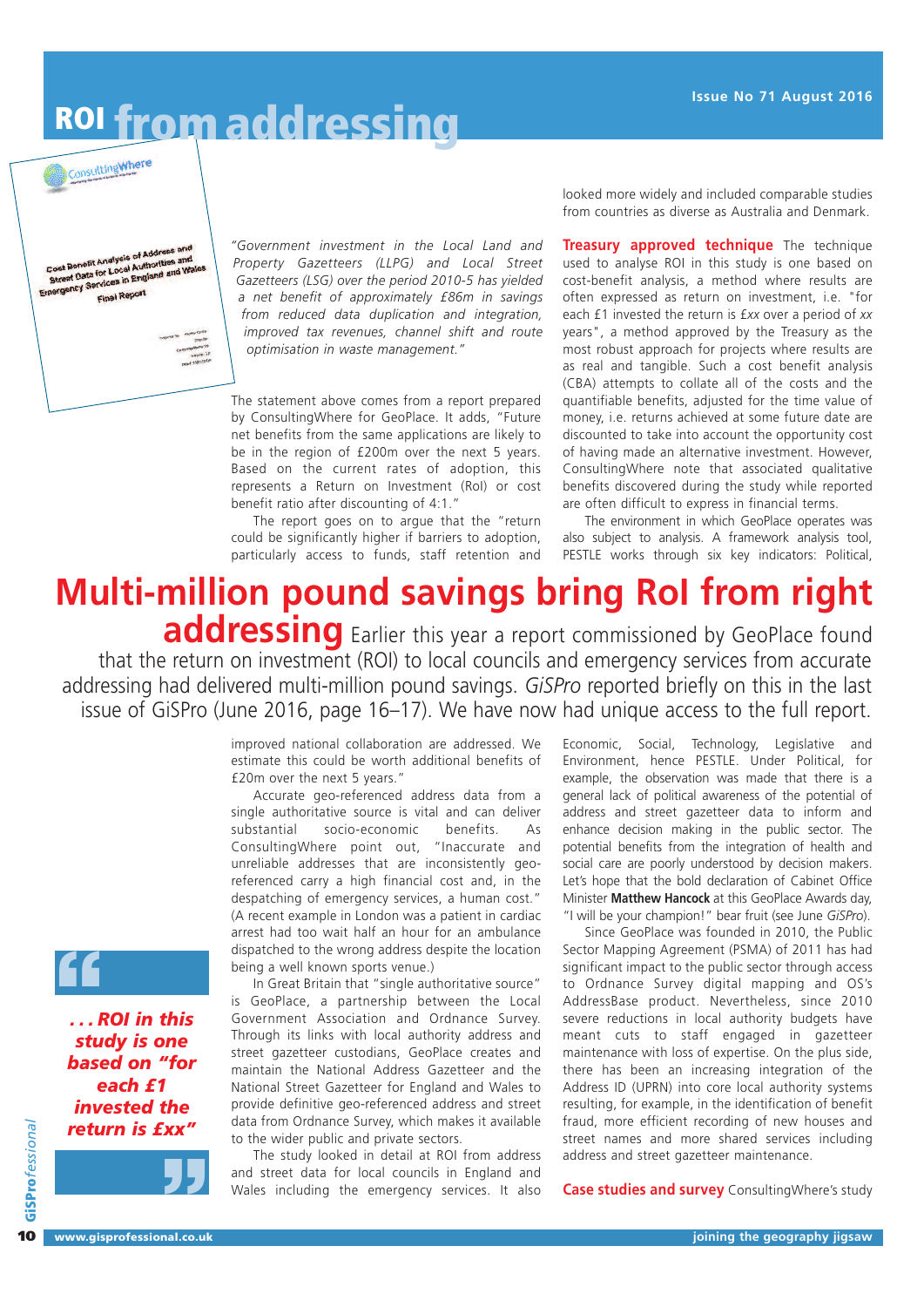# **ROI from addressing**

relied primarily on GeoPlace's own database of case studies and its international involvement in similar exercises. This was backed by training for potential respondents to an online Survey Monkey questionnaire, of which 178 out of 800 responded. As the report's author **Andy Coote**, comments: "if you have a good story to tell you may respond but otherwise not." Over 30 of the respondents were followed up with interviews. Analysis of the responses ranked local authority department users of address data: Planning and development (54%), Highways and transport (17%) and customer Services (14%) were significant users. The least important current uses of LLPG and LSG in local organisations – those ranked 11-15% by importance – were public health, public safety and interaction with emergency services.

This has led ConsultingWhere to conclude that the functions with opportunities for greater realisation of value include:

- Corporate services (reflecting little understanding at senior management level of the value of address and street data);
- **Social Services**, where there is probably a mutual lack of understanding of how data in general and addresses in particular can provide insights in

*Unitary authorities (including Metropolitan Districts, London Boroughs and Welsh Counties) represented 40% of the responses and districts 44% of responses. There were relatively few county respondents (9%). The remainder were predominantly shared services.*



social care provision;

- Public Safety, a sector surprisingly low in importance ranking given recent floods;
- Education, best practice indicates significant savings in school placement applications;
- **Emergency Services,** (there is generally less interaction between local authorities and emergency services in relation to data sharing than in the last decade); and
- **Public health**.

So plenty of evangelising ahead for both local and national custodians of addressing. In the meantime let's look at some of the successful users.

## **£4 return on every £1 spent on council address and street information**

- A GeoPlace commissioned study projects net benefits of up to £202 million by 2020 for the local government sector from better use of the address and street data that councils create and maintain
- Based on the current rates of adoption within councils, this represents a Return on Investment after discounting of 4:1

#### **@GeoPlaceLLP www.geoplace.co.uk**

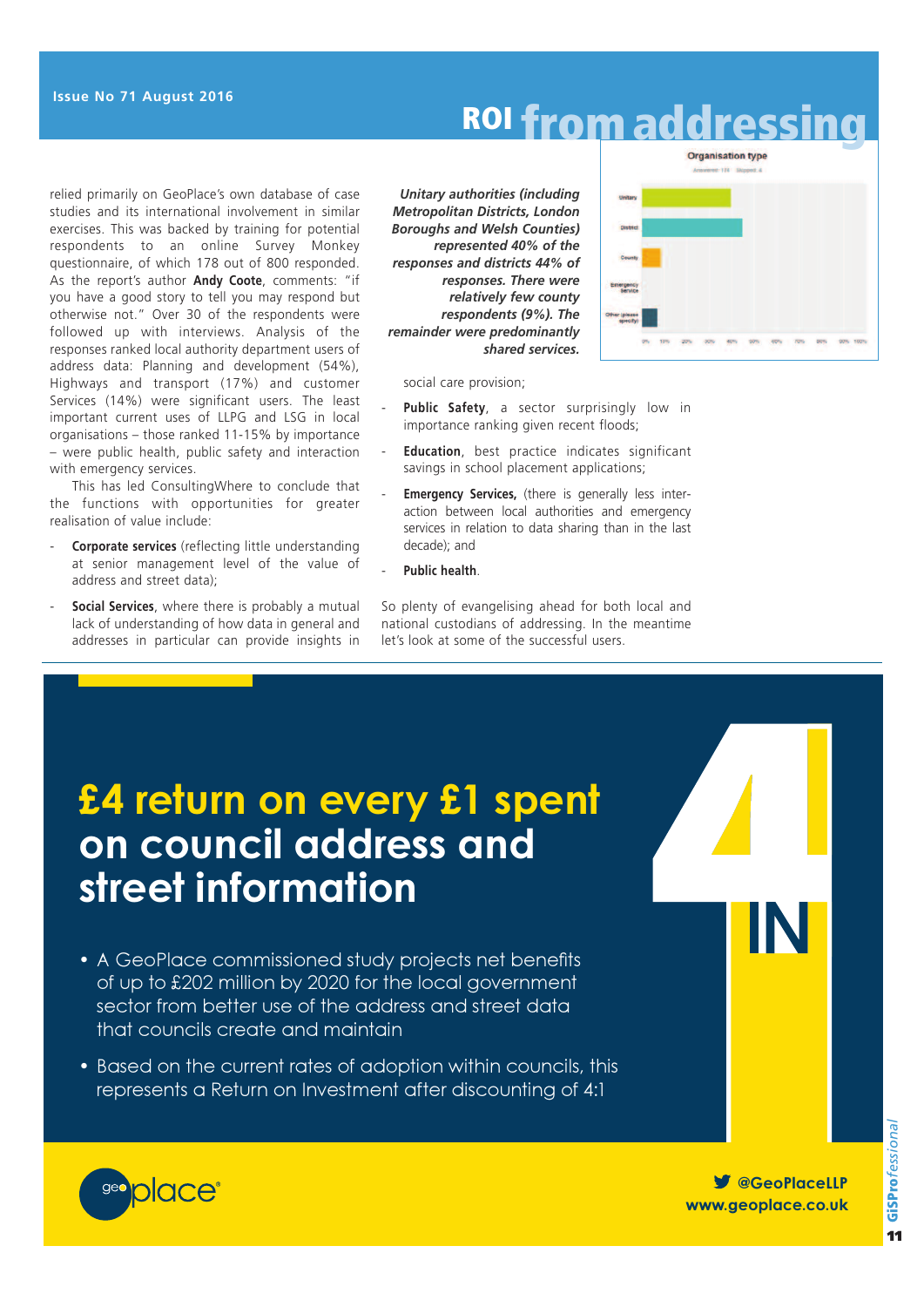## **ROI fromaddressing**



*Ranking of current users. Planning and development (54%), Highways and transport (17%) customer Services (14%) scored most highly.*

**Planning and development** Well developed uses of the LLPG and UPRN (unique property reference number) include integration into planning and building control processes in the majority of all types of local authorities. Local Land Charges have seen a significant impact too, with the UPRN being the key identifier used to bring diverse data together. Other examples include systems that facilitate notification of neighbours of planning applicants, local plan revision and planning consultations. Plans to move responsibility for Local Land Charges to the Land Registry is delaying investment in this functional area.

**Highways and transport** The use of the Local Street Gazetteer (LSG) in the planning and issuing of permits for streetworks both by local authorities and by utility companies is well established. The LLPG can also play a role in notifying those affected while the LSG can be optimised for inspection routes for highway maintenance; more effective gritting and salting routes and reducing service interruptions for streetworks.

**Revenue and benefits** The LLPG is being is also being used to pinpoint missing council tax or nondomestic rates collection. The use of address data as part of a matching process to detect council tax and benefit fraud is included in the cost benefits quantification. This is increasingly being undertaken as part of what is referred to as a data warehouse application or more recently big data analytics. An example of this process is the detection of potentially fraudulent claiming of single person occupancy by cross-referencing against other local authority address data such a parking fines where several people using the same address (claimed to be in single occupancy) for parking fines indicates the need to investigate the claim. Matching with central government data through the National Fraud Initiative (NFI) also has substantial potential to highlight fraud.

**Corporate services** The creation of executive and member dashboards that allow decision makers to be able to see what is happening across their organisation in relation to a small area (defined by a group of addresses) or individual address is an important and as yet underused. The use cases in Corporate Services are often "bundled up" into

larger Digital Transformation projects and the specific benefits of the LLPG and LSG are difficult to separate out for quantification.

**Social services** A growing number of uses relate to social services, these include neighbourhood analysis and the identification of troubled families, support for vulnerable people, loneliness studies and special needs transport. Currently, the numbers of implemented systems are small so there is significant potential to recognise these successes, create case studies and promote them as exemplars of best practice.

**Street scene** The most easily quantified use case for this type of council function is the use of tablets or smartphones to allow council officers to spend more time in the field and react more rapidly to incidents. This technology opens up new possibilities for reporting problems such as graffiti as well as work order management and management reporting. There are however few examples where the benefits have been captured.

**Property services** The address gazetteer (LLPG) has long been used to assist property departments in locating, managing and rationalising their assets. The usage is a small part of a much more complex process and few examples of quantification exist. The availability of the land registry index map as open data under INSPIRE provides opportunities for further work by local authorities on vacant land. The Public Rights of Way (PRoW) maintained by councils can also be hosted within the LSG data.

**Environmental services** Address data is fundamental to the licensing and monitoring of commercial premises. However, apportioning the benefits is often problematic. Environmental issues such as illegal tipping can also be monitored and tackled more effectively with address data. The LSG can be used as a base to record detailed environmental information, allowing streetworks activities to be carried out with consideration and awareness of roadside nature reserves and sites and artefacts in the sites and monuments record.

**Customer services** Customer Relationship Management (CRM) systems are one of the largest consumers of address data for identifying location during calls and face-to-face meetings. GeoPlace data from 2015 suggests that 72% of councils' CRMs are reliant on the UPRN. Address data can also assist with service interruption notices and opinion surveys. The associated benefits of channel shift are quantified as part of the study.

ConsultingWhere's analysis found that whilst effort in local authorities is spent maintaining and improving the quality of data, additional resources would have potentially significant impact on the rate of integration

*. . . address data* **"**

*as part of a matching process to detect council tax and benefit fraud. . .*



**12**